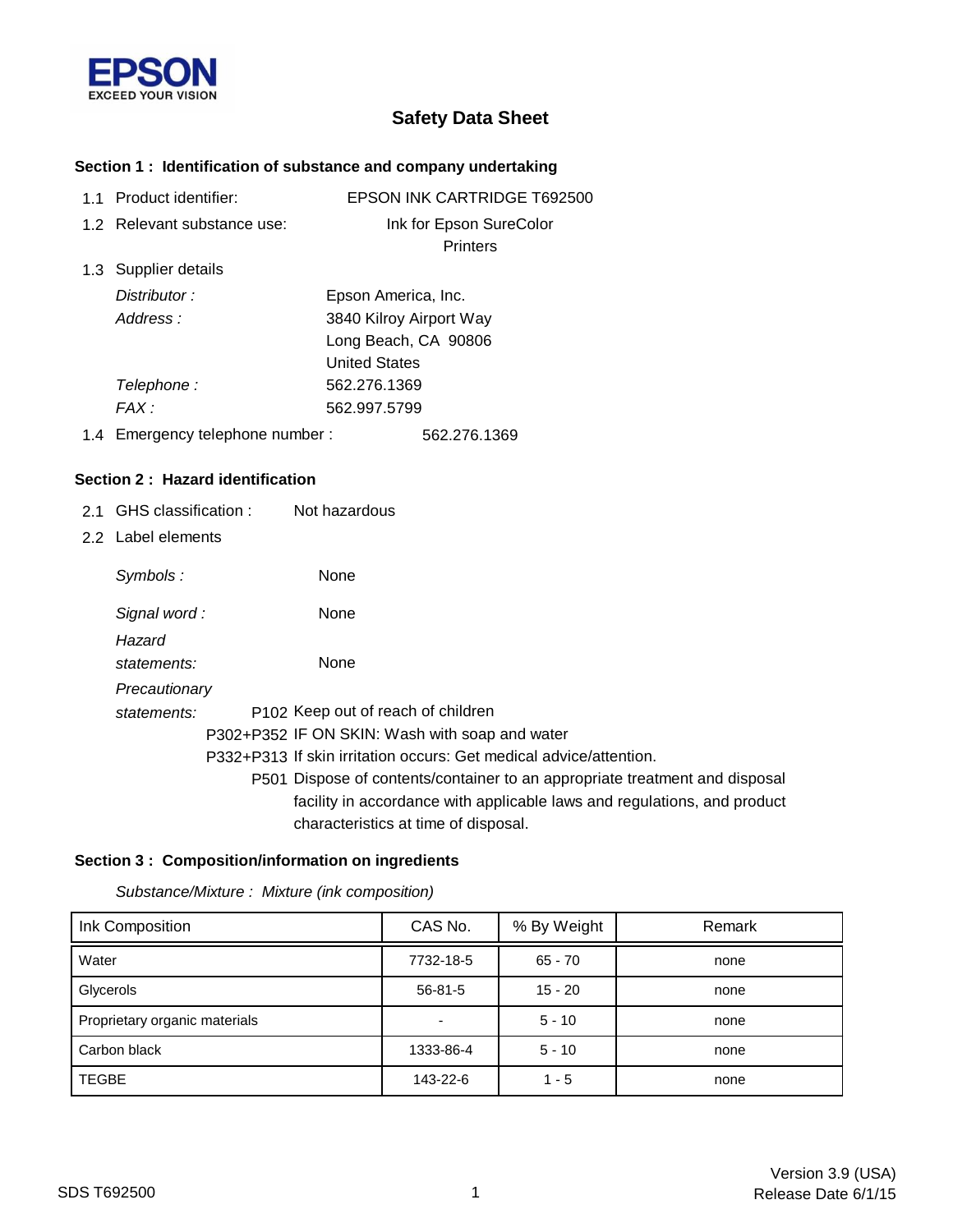

4.2

#### **Section 4 : First aid measures**

4.1 Description of measures

| Eyes:          | Immediately flush with room temperature, low pressure, clean water.<br>Seek medical attention if irritation continues.                                                            |
|----------------|-----------------------------------------------------------------------------------------------------------------------------------------------------------------------------------|
| Skin :         | IF ON SKIN: Wash with soap and water. Take off contaminated<br>If skin irritation occurs, get medical advice/attention.                                                           |
| Inhalation:    | Remove subject to ventilated fresh air. If not breathing, give artificial<br>respiration right away. If breathing is difficult, give oxygen. Seek immediate<br>medical attention. |
| Ingestion:     | Seek medical advice, and attention if stomach continues to be upset.                                                                                                              |
| Most important |                                                                                                                                                                                   |

both acute and delayed: symptoms and effects, Ink contact with skin may cause irritation, swelling, or redness.

4.3 Indication of any immediate medical attention and special treatment needed : Not necessary

#### **Section 5 : Fire-fighting measures**

| 5.1 Extinguishing media               |                                                                       |  |  |
|---------------------------------------|-----------------------------------------------------------------------|--|--|
| Suitable media :                      | Water spray, dry chemical, carbon dioxide, or alcohol resistant foam. |  |  |
| Unsuitable media :                    | None                                                                  |  |  |
| 5.2 Special hazards from<br>mixture : | None                                                                  |  |  |
| 5.3 Firefighters :                    | Use PPE, avoid a leeward position.                                    |  |  |

#### **Section 6 : Accidental release measures**

6.1 Personal precautions, protective equipment, and emergency procedures

*Non-emergency* Eye and skin protection required during clean-up. Use proper ventilation. *personnel :*

*Emergency responders:* None

- 6.2 Environmental precautions : Do not release to sewer, surface, or ground water.
- 6.3 Methods and material for containment and clean-up
	- *Spill containment :* Use sponges to wipe-up ink.

Wash hands with soap and water. Spill clean-up : Rinse area with damp cloth. Place waste in closed container for disposal.

- *Other information :* Do not dispose of waste to sewer.
- 6.4 Reference to other sections : Please refer to Section 13 for disposal.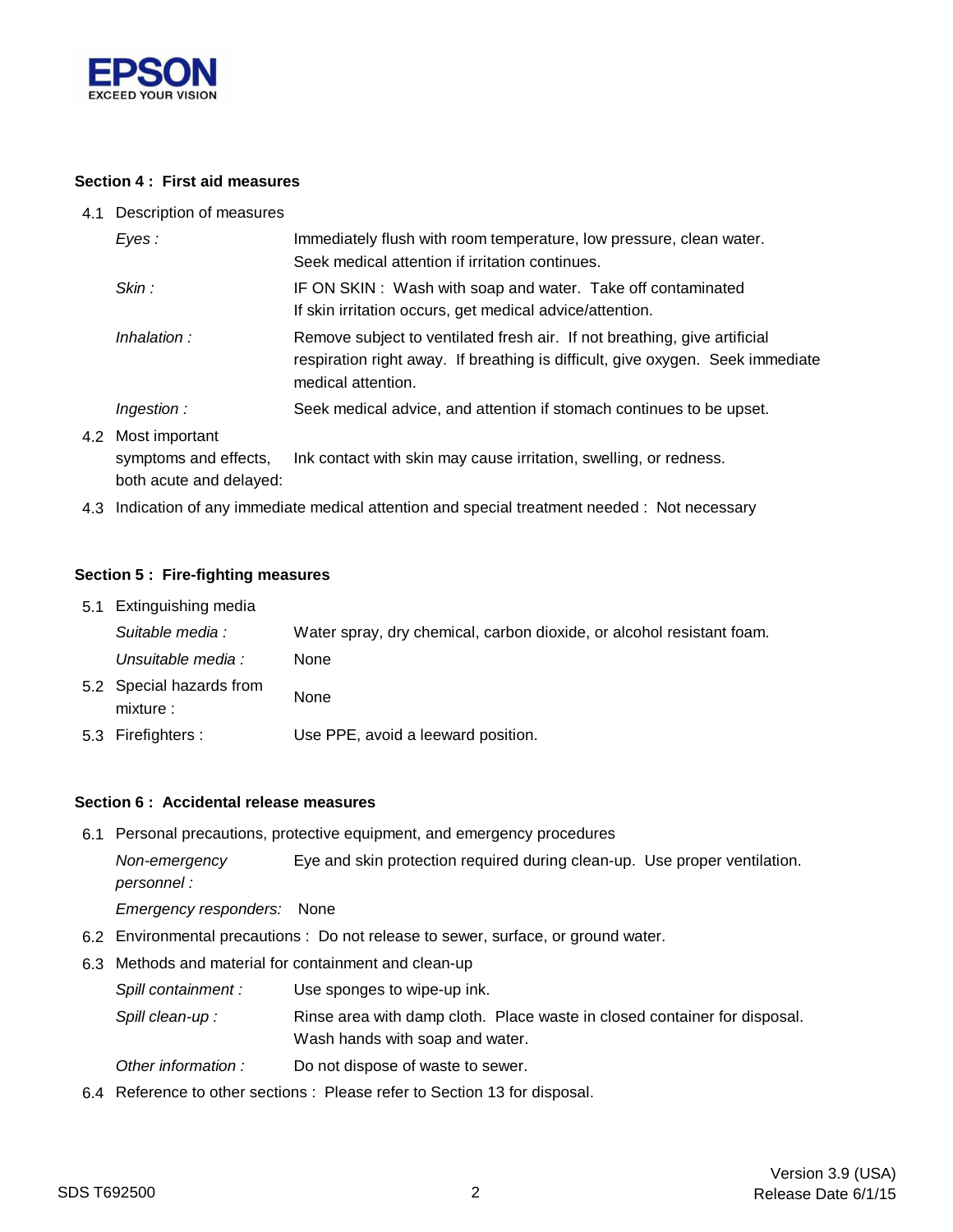

# **Section 7 : Handling and storage**

7.1 Precautions for safe handling

| Recommendations:       | Keep out of reach of children and do not drink ink.<br>Do not dismantle cartridge.                                                                                                                                                          |
|------------------------|---------------------------------------------------------------------------------------------------------------------------------------------------------------------------------------------------------------------------------------------|
| Occupation hygiene :   | Avoid contact with skin, eyes, and clothing.<br>In the case of skin contact, wash with soap and water.                                                                                                                                      |
| 7.2 Safe storage :     | Do not store cartridges in high or freezing temperatures.<br>Keep cartridges out of direct sunlight.<br>Do not store cartridges with oxidizing agents or explosives.<br>Make sure cartridges are dry before insertion into printer housing. |
| 7.3 Specific end uses: | Not specified                                                                                                                                                                                                                               |

# **Section 8 : Exposure controls / personnel protection**

|                        | Glycerols (CAS No. 56-81-5)                                                                                                                                                    |  |
|------------------------|--------------------------------------------------------------------------------------------------------------------------------------------------------------------------------|--|
|                        | ACGIH TLV-TWA 8-hour Exposure Limit is 10 mg/m <sup>3</sup> as glycerin mist.                                                                                                  |  |
|                        | OSHA Z-1 PEL is 5 mg/m <sup>3</sup> as glycerin mist, respirable fraction.                                                                                                     |  |
|                        | OSHA Z-1 PEL is 15 mg/m <sup>3</sup> as glycerin mist, total dust.                                                                                                             |  |
|                        |                                                                                                                                                                                |  |
| Engineering controls : | Proper ventilation                                                                                                                                                             |  |
| Personal protection :  | Personal protective equipment is not required under suitable use.<br>If there is a possibility of ink exposure, wear protective gloves, clothing, eye,<br>and face protection. |  |
|                        | Respiratory protection is not required under suitable use.                                                                                                                     |  |
|                        | Thermal hazards are not known under suitable use.                                                                                                                              |  |
| Environmental exposure |                                                                                                                                                                                |  |
| controls :             | Not established                                                                                                                                                                |  |
|                        | 8.1 Control parameters :<br>8.2 Exposure controls                                                                                                                              |  |

#### **Section 9 : Physical and chemical properties**

9.1 Physical and chemical properties

| Appearance:              | Black liquid                                |
|--------------------------|---------------------------------------------|
| Odor :                   | Slight                                      |
| Odor threshold:          | No data available                           |
| pH :                     | $9.0 - 10.0$                                |
| Melting point:           | Less than $0^{\circ}$ C                     |
| Freezing point:          | Less than $0^{\circ}$ C                     |
| Initial boiling point:   | Greater than 100°C                          |
| Boiling range:           | Greater than 100°C                          |
| Flash point :            | Greater than 120°C (closed cup, ASTM D3278) |
| Evaporation rate:        | No data available                           |
| Flammability(solid/gas): | Not applicable (liquid)                     |
| Upper/lower              |                                             |
| flammability:            | No data available                           |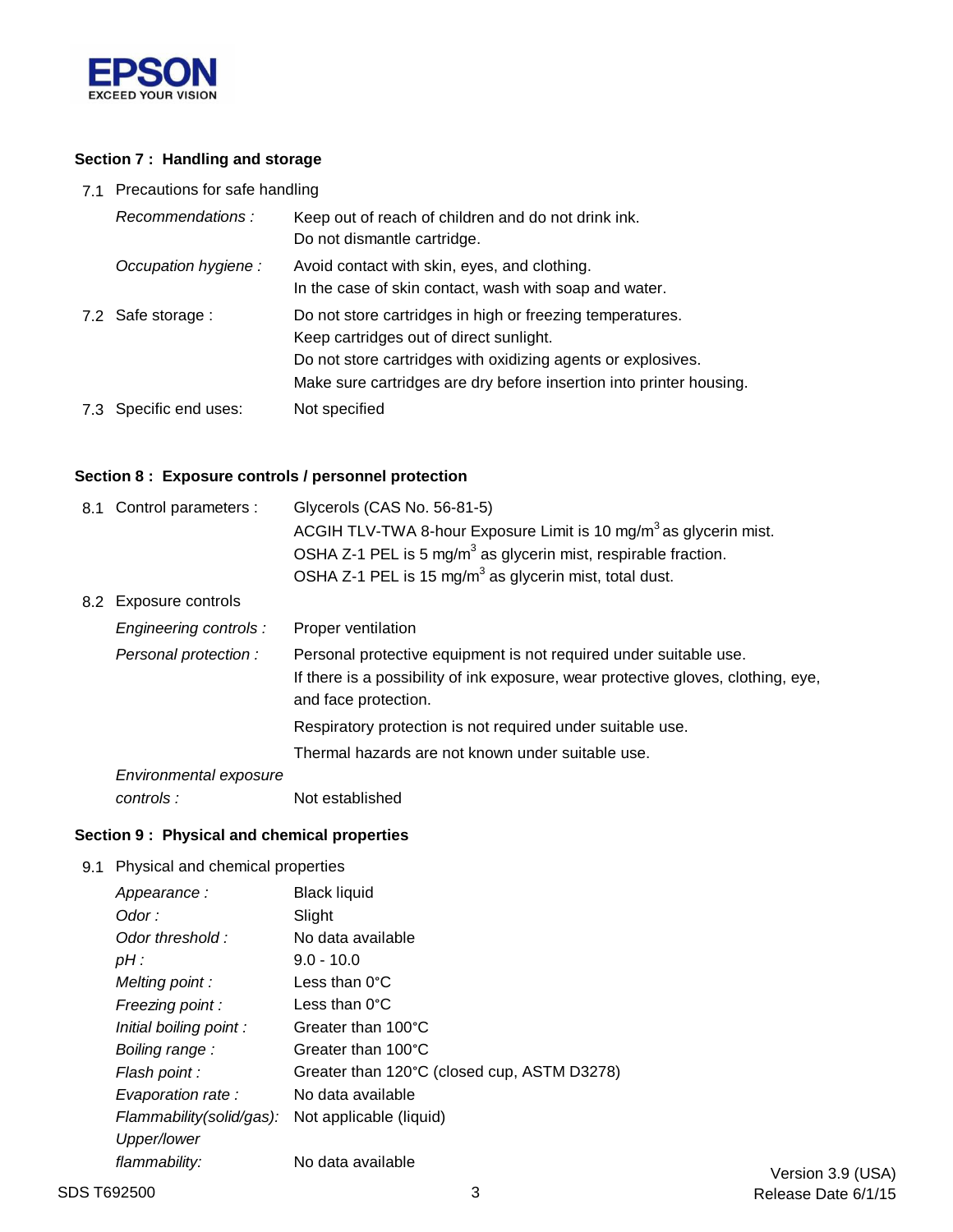

| Upper/lower             |                                      |  |
|-------------------------|--------------------------------------|--|
| explosive limits :      | No data available                    |  |
| Vapor pressure :        | No data available                    |  |
| Vapor density :         | Greater than 1 (air = 1)             |  |
| Relative density :      | 1.07 at 20°C                         |  |
| Solubility(ies):        | Soluble in water                     |  |
| Partition coefficient : | N-octanol/water, no data available   |  |
| Auto ignition temp :    | No data available                    |  |
| Decomposition temp:     | No data available                    |  |
| Viscosity :             | Less than 5 mPa-s at 20 $^{\circ}$ C |  |
| Explosive properties :  | None                                 |  |
| Oxidizing properties :  | None                                 |  |
|                         |                                      |  |

# **Section 10 : Stability and reactivity**

| 10.1 Reactivity:                              | Stable under normal temperature and pressure           |
|-----------------------------------------------|--------------------------------------------------------|
| 10.2 Chemical stability:                      | Stable under normal temperature and pressure           |
| 10.3 Hazard reactions :                       | None                                                   |
| 10.4 Conditions to avoid :                    | High and freezing temperatures                         |
|                                               | 10.5 Incompatible materials : Oxidizers and explosives |
| 10.6 Hazard decomposition : No data available |                                                        |
|                                               |                                                        |

# **Section 11 : Toxicological information**

| 11.1 Toxicological effects         |  |                                                                                                                                                                                                                                                                                                                                                                             |
|------------------------------------|--|-----------------------------------------------------------------------------------------------------------------------------------------------------------------------------------------------------------------------------------------------------------------------------------------------------------------------------------------------------------------------------|
| Acute toxicity Oral LD $_{50}$ :   |  | $>2500$ mg/kg (rats)                                                                                                                                                                                                                                                                                                                                                        |
| Acute toxicity Dermal LD $_{50}$ : |  | $>$ 2000 mg/kg (rats)                                                                                                                                                                                                                                                                                                                                                       |
| Irritation Eye :                   |  | No data available                                                                                                                                                                                                                                                                                                                                                           |
| Irritation Skin:                   |  | No data available                                                                                                                                                                                                                                                                                                                                                           |
| Corrosivity:                       |  | No data available                                                                                                                                                                                                                                                                                                                                                           |
| Sensitization:                     |  | No data available                                                                                                                                                                                                                                                                                                                                                           |
| Carcinogenicity:                   |  | With excessive exposure, carbon black has been listed as a possible human<br>carcinogen. However, as engineered within this ink cartridge, emissions to<br>air of carbon black during normal printing use have not been found. IARC,<br>the International Agency for research on Cancer, has found printing inks to<br>be not classifiable as human carcinogens as group 3. |
| Mutagenicity:                      |  | No data available                                                                                                                                                                                                                                                                                                                                                           |
| Reproduction toxicity:             |  | No data available                                                                                                                                                                                                                                                                                                                                                           |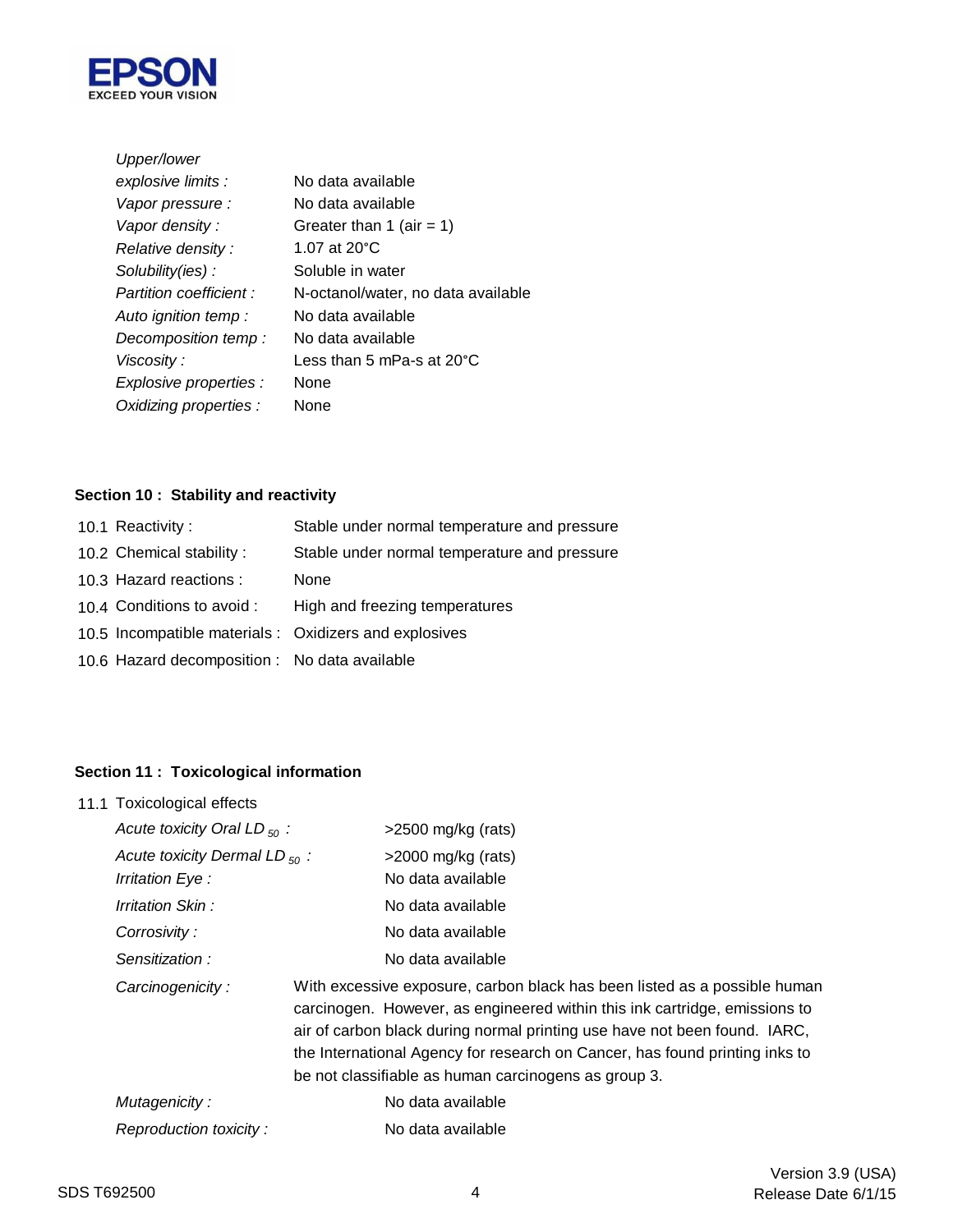

# **Section 12 : Ecological information**

| 12.1 Toxicity:                      | No data available |
|-------------------------------------|-------------------|
| 12.2 Persistence and degradability: | No data available |
| 12.3 Bio accumulative potential :   | No data available |
| 12.4 Mobility in soil:              | No data available |
| 12.5 PBT and vPvB assessment :      | No data available |
| 12.6 Other adverse effects :        | No data available |

#### **Section 13 : Disposal considerations**

| 13.1 Waste treatment | Disposal should be in accordance with federal, state, and local |
|----------------------|-----------------------------------------------------------------|
| methods:             | requirements.                                                   |

#### **Section 14 : Transportation information**

| 14.1 UN number:                             | Not applicable                                             |                |
|---------------------------------------------|------------------------------------------------------------|----------------|
| 14.2 Proper shipping name: Not applicable   |                                                            |                |
| 14.3 Transport hazard class: Not applicable |                                                            |                |
| 14.4 Packing group:                         | Not applicable                                             |                |
| 14.5 Environmental hazards : Not applicable |                                                            |                |
| 14.6 Special precautions : Not applicable   |                                                            |                |
|                                             | 14.7 Bulk transport Annex II of MARPOL 73/78 and IBC Code: | Not applicable |

# **Section 15 : Regulation information** (safety, health, and environmental)

| 15.1 U.S. Information            |                                                                 |
|----------------------------------|-----------------------------------------------------------------|
| OSHA Inhalation Hazard:          | Not Regulated (29 CFR 1910.1000(d)(1)(i))                       |
| TSCA Sec. 4(a) FinalTest Rules : | Not Regulated                                                   |
| TSCA Sec. 5 SNUR :               | Not Regulated                                                   |
| TSCA Sec.8(a) PAIR :             | Not Regulated                                                   |
| TSCA Sec. 12(b) 1-time Export :  | Not Regulated                                                   |
| Clean Air Act Sec. 112 HAP :     | TEGBE (CAS# 143-22-6)                                           |
| EPCRA Sec. 313 (SARATitle III) : | Not Regulated                                                   |
| <b>NFPA Hazard Rating:</b>       | Health(1), Flammability(1), Instability/Reactivity(0), Other(0) |
| HMIS Hazard Rating:              | Health(1), Flammability(1), Instability/Reactivity(0), PPE (D)  |
| California Proposition 65 :      | Not Regulated                                                   |
| 15.2 Canada Information:         |                                                                 |
| WHMIS Controlled Product:        | Not applicable (manufactured article)                           |
| 15.3 Chemical safety             |                                                                 |
| assessment:                      | Chemical safety assessment on ink has not been conducted        |